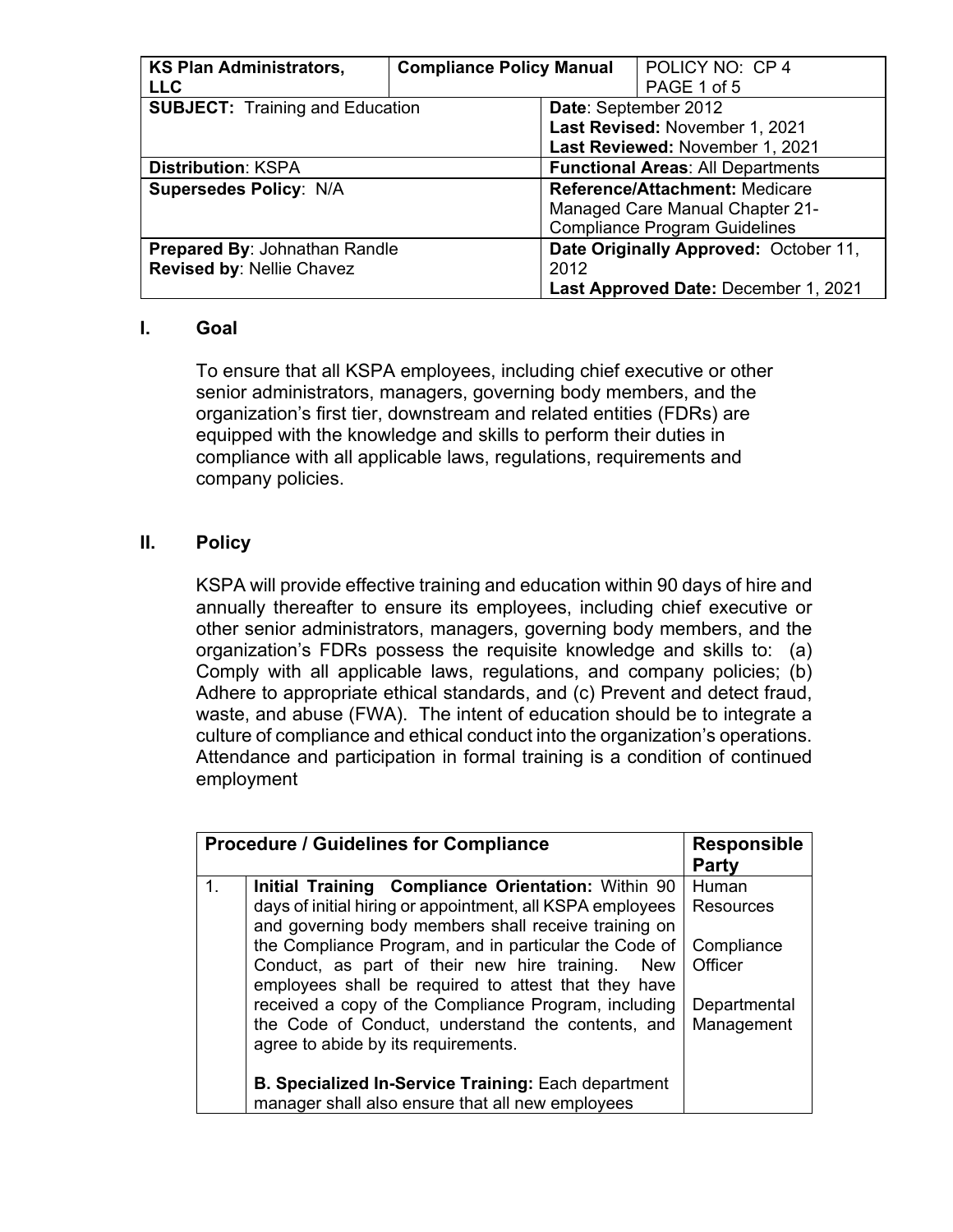| <b>KS Plan Administrators,</b><br><b>LLC</b> | <b>Compliance Policy Manual</b> |                                                                                                  | POLICY NO: CP 4<br>PAGE 2 of 5 |
|----------------------------------------------|---------------------------------|--------------------------------------------------------------------------------------------------|--------------------------------|
| <b>SUBJECT:</b> Training and Education       |                                 | <b>Date: September 2012</b><br>Last Revised: November 1, 2021<br>Last Reviewed: November 1, 2021 |                                |

|    | receive the training and education necessary to                                              |                  |
|----|----------------------------------------------------------------------------------------------|------------------|
|    | perform their specific duties in compliance with                                             |                  |
|    | applicable laws, regulations and company policies.                                           |                  |
| 2. | <b>Annual General In-Service Training</b>                                                    | All KSPA         |
|    | The Compliance Officer, with input and direction from                                        | <b>Employees</b> |
|    | the Compliance Committee, and department managers                                            |                  |
|    | not on the Committee if necessary, shall develop a                                           |                  |
|    | general in-service training and education program in                                         |                  |
|    | support of the Compliance Program. The training and                                          |                  |
|    | education program will be reviewed annually and                                              |                  |
|    | updated whenever changes in regulations, policy or                                           |                  |
|    | guidance require revision of training materials.                                             |                  |
|    | Training will be a minimum of one hour per individual                                        |                  |
|    | per year, and will be required for all employees as a                                        |                  |
|    | material condition of continuing employment.                                                 |                  |
|    | Subject matter will focus on areas such as:                                                  |                  |
|    | Content of, and employee responsibilities                                                    |                  |
|    | under, the Compliance Program including a                                                    |                  |
|    | review of compliance policies and procedures,                                                |                  |
|    | the Standards of Conduct, and KSPA's                                                         |                  |
|    | commitment to business ethics and compliance.                                                |                  |
|    | Laws and regulations that govern operations of<br>٠                                          |                  |
|    | KSPSA and its employees.                                                                     |                  |
|    | A review of policies related to contracting with                                             |                  |
|    | the government, such as the laws addressing                                                  |                  |
|    | fraud and abuse or gifts and gratuities for                                                  |                  |
|    | Government employees.                                                                        |                  |
|    | Overview of HIPAA, the CMS Data Use                                                          |                  |
|    | Agreement and the importance of maintaining                                                  |                  |
|    | confidentiality of Personal Health Information.                                              |                  |
|    | Identification of potential compliance risks, the                                            |                  |
|    | requirements of reporting non-compliance<br>issues and an overview of how to ask             |                  |
|    |                                                                                              |                  |
|    | compliance questions, request compliance<br>clarification or report potential noncompliance. |                  |
|    | Training should emphasize confidentiality,                                                   |                  |
|    | anonymity, and non-retaliation for compliance                                                |                  |
|    | related questions or reports of potential                                                    |                  |
|    | noncompliance or FWA.                                                                        |                  |
|    | Review of the disciplinary guidelines for non-<br>٠                                          |                  |
|    | compliance or fraudulent behavior which can                                                  |                  |
|    | result in mandatory retraining and possible                                                  |                  |
|    | termination when such behavior is serious or                                                 |                  |
|    | repeated or when knowledge of a possible                                                     |                  |
|    | violation is not reported.                                                                   |                  |
|    | Attendance and participation in formal training                                              |                  |
|    | programs as a condition of continued                                                         |                  |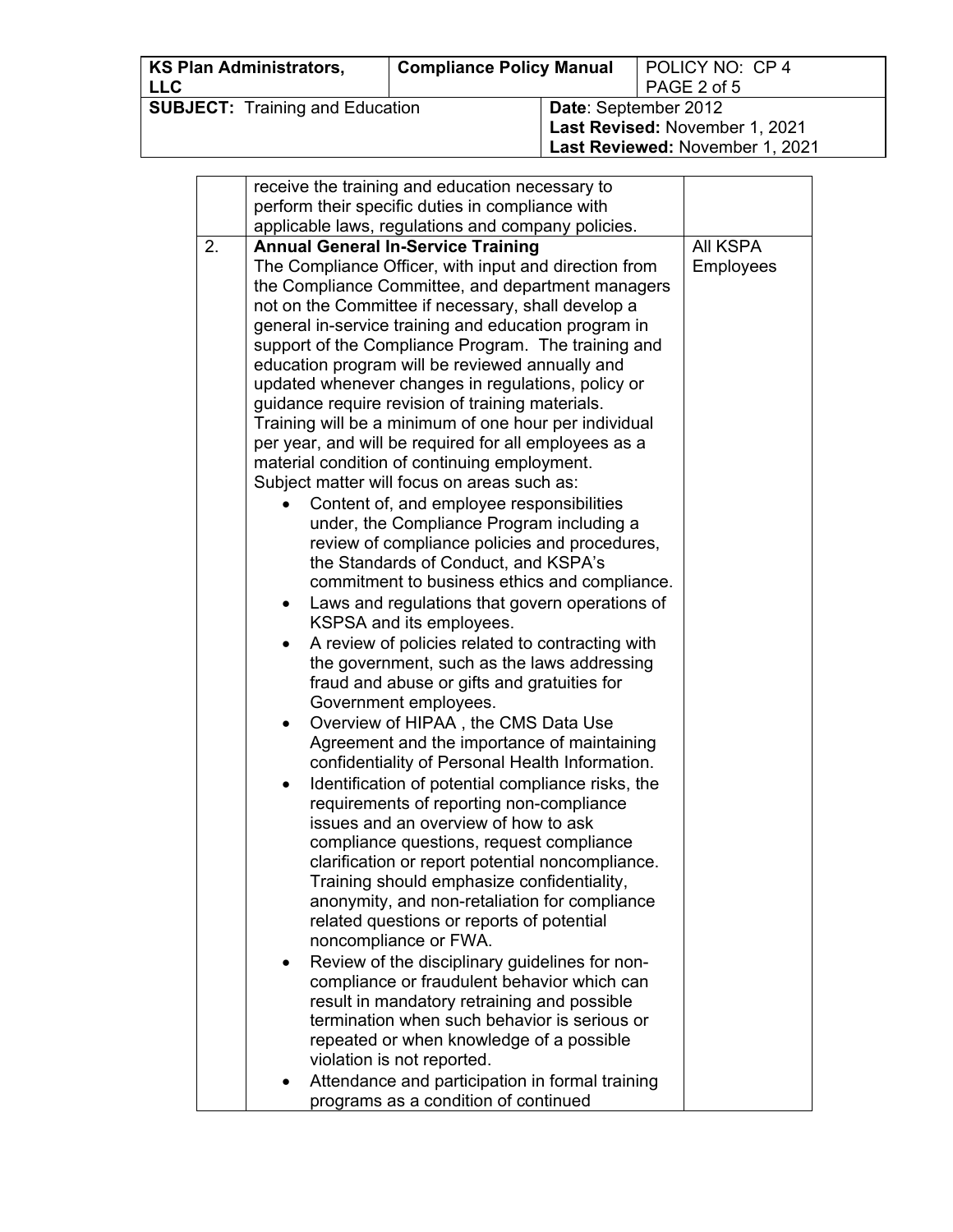| <b>KS Plan Administrators,</b>         | <b>Compliance Policy Manual</b> |                             | POLICY NO: CP 4                 |
|----------------------------------------|---------------------------------|-----------------------------|---------------------------------|
| <b>LLC</b>                             |                                 |                             | PAGE 3 of 5                     |
| <b>SUBJECT:</b> Training and Education |                                 | <b>Date: September 2012</b> |                                 |
|                                        |                                 |                             | Last Revised: November 1, 2021  |
|                                        |                                 |                             | Last Reviewed: November 1, 2021 |

|    | employment                                                    |             |
|----|---------------------------------------------------------------|-------------|
|    | A review of potential conflicts of interest and               |             |
|    | KSPA's disclosure system.                                     |             |
|    | Overview of monitoring and auditing work plan<br>$\bullet$    |             |
|    | of KSPA                                                       |             |
| 3. | As needed" Training                                           | Compliance  |
|    | The Compliance Officer, Compliance Committee and              | Officer     |
|    | KSPA managers shall ensure that employees receive             | Compliance  |
|    | appropriate "as needed" training in response to specific      | Committee   |
|    | issues that may arise. Examples of such issues                |             |
|    | include, but are not necessarily limited to:                  | <b>KSPA</b> |
|    | Revisions or additions to applicable laws and                 | Management  |
|    | regulations                                                   |             |
|    | Specific program guidance or direction from a                 |             |
|    | regulatory agency                                             |             |
|    | Revisions or additions to KSPA policies and<br>$\bullet$      |             |
|    | procedures                                                    |             |
|    | Identification of specific compliance or ethical<br>$\bullet$ |             |
|    | <b>issues</b><br>As required by a corrective action plan      |             |
|    |                                                               |             |
| 4. | All KSPA employees, managers, chief executive officer         | Compliance  |
|    | and other senior administrators and governing body            | Officer     |
|    | members, as well as the employees of FDRs, shall              |             |
|    | receive FWA training, regardless of whether they are          | Compliance  |
|    | full-time, part-time, temporary, volunteer or otherwise.      | Committee   |
|    |                                                               |             |
|    | FWA training will include:                                    |             |
|    | Identifying and combating FWA, including                      |             |
|    | employee responsibilities under KSPA's anti-                  |             |
|    | fraud policies such as requesting compliance                  |             |
|    | clarification and reporting potential                         |             |
|    | noncompliance.                                                |             |
|    | Overview of the laws and regulations related to<br>$\bullet$  |             |
|    | MA and Part D FWA (e.g,. False Claims Act,                    |             |
|    | Anti-Kickback statute, HIPAA)                                 |             |
|    | Reviewing the obligations of FDRs to have                     |             |
|    | appropriate policies and procedures to address<br><b>FWA</b>  |             |
|    | Process for reporting suspected FWA to KSPA                   |             |
|    | Emphasis on the confidentiality, anonymity, and               |             |
|    | $\bullet$<br>non-retaliation for all compliance related       |             |
|    | questions or reports of potential noncompliance               |             |
|    | or FWA.                                                       |             |
|    | Review of the possible types of FWA that can                  |             |
|    | occur.                                                        |             |
|    |                                                               |             |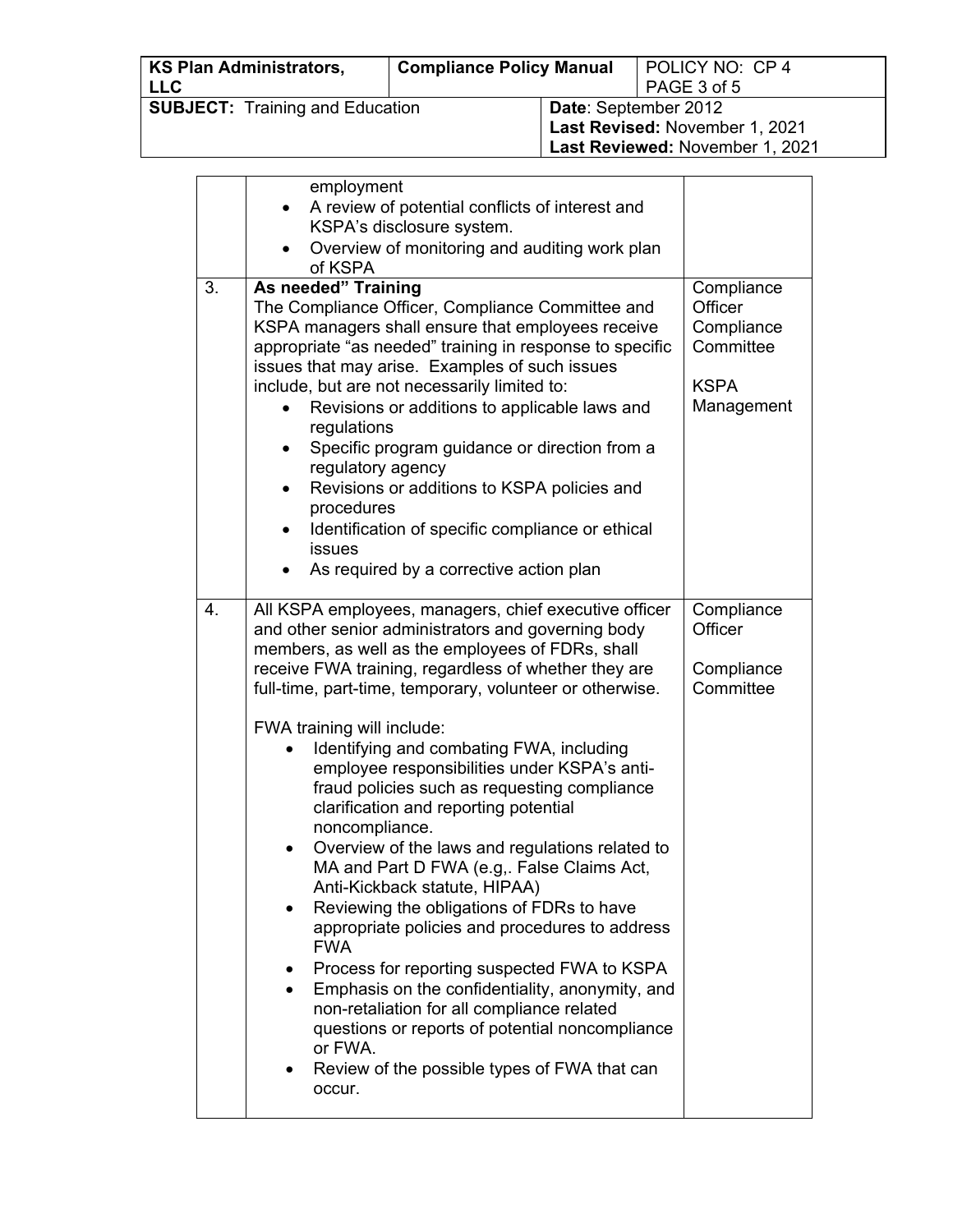| <b>KS Plan Administrators,</b><br><b>LLC</b> | <b>Compliance Policy Manual</b> |                                                                                           | POLICY NO: CP 4<br>PAGE 4 of 5 |
|----------------------------------------------|---------------------------------|-------------------------------------------------------------------------------------------|--------------------------------|
| <b>SUBJECT:</b> Training and Education       |                                 | Date: September 2012<br>Last Revised: November 1, 2021<br>Last Reviewed: November 1, 2021 |                                |